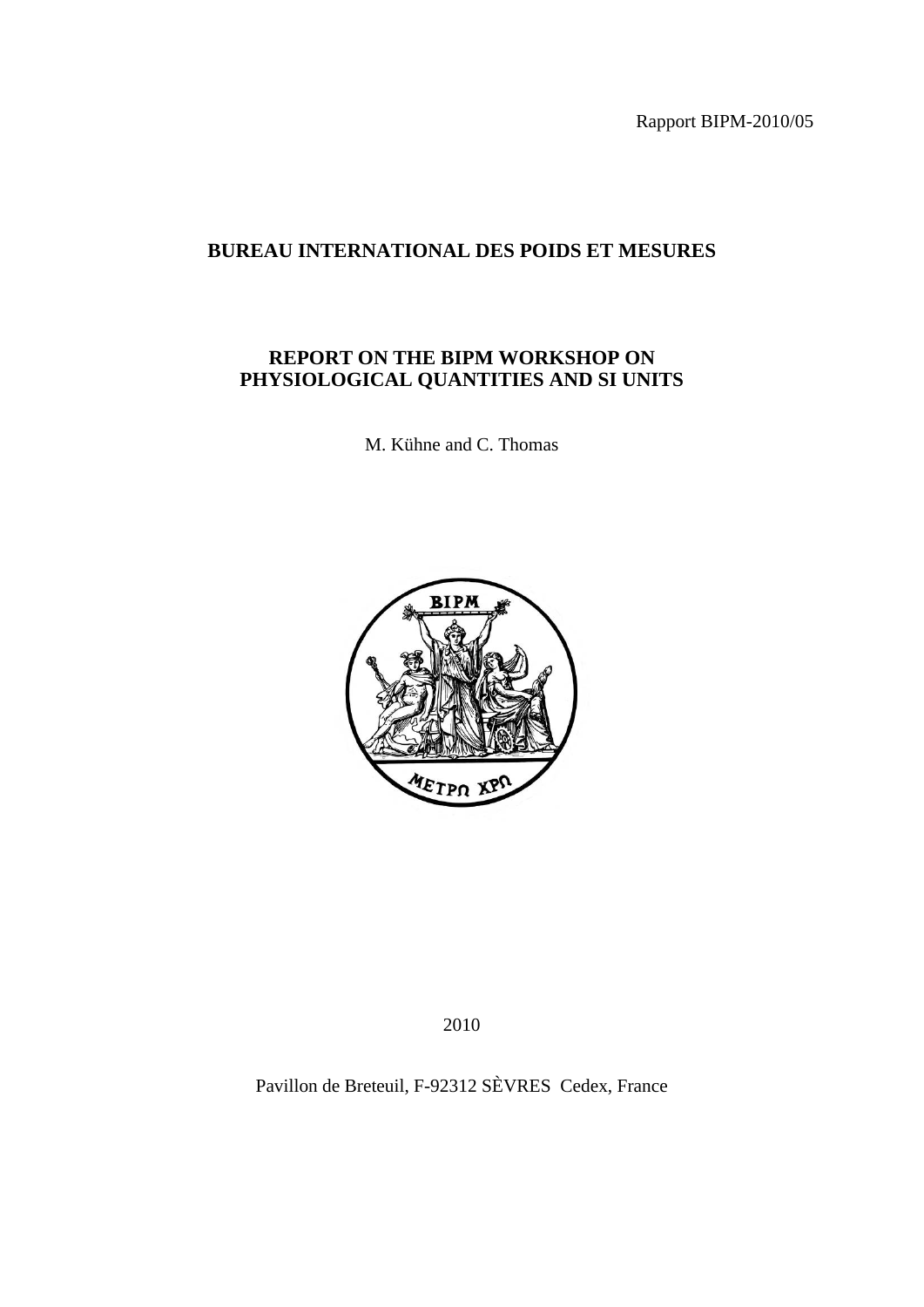# **Report on the**

## **BIPM Workshop on "Physiological Quantities and SI Units"**

A Workshop on "Physiological Quantities and SI Units" was held at the BIPM on 16 and 17 November 2009.

## **Rationale for organizing the Workshop**

Physiology is the study of the mechanical, physical and biochemical functions of living organisms. In recent years needs have increased to quantify the effects of a multitude of factors on the human body in particular relating to health and safety issues. To quantify these effects in an objective and comparable manner it is necessary to first properly define suitable measurands and then provide, to the largest possible extent, their traceability to appropriate SI units. Guidance on the evaluation of measurement uncertainty also needs to be developed in some cases, for instance where physiological measurands are referred to diverse measurement scales such as the ordinal or where measurements are qualitative and/or multivariate.

Section 1.6 of the latest edition of the "SI Brochure" (2006) states that "Units for quantities that describe biological effects are often difficult to relate to units of the SI because they typically involve weighting factors that may not be precisely known or defined, and which may be both energy and frequency dependent."

These challenges are not only recognized by the metrologists involved, but also by the international standardization bodies and other international organizations active in the field. The BIPM therefore organized a Workshop on the topic "Physiological Quantities and SI Units", with the help of a Scientific Steering Committee composed of experts. Michael Kühne, BIPM, acted as the Chairman of the Workshop, and Claudine Thomas, BIPM, as the Scientific Secretary.

The aim of the Workshop basically was to bring together various interested communities, principally those concerned with traceable, reliable and comparable measurement, and those responsible for writing and applying specification standards and/or health and safety legislation, in order to spot potential challenges and to identify what the steps forwards could be.

## **Programme of the Workshop**

The programme is available on the [Workshop page](http://www.bipm.org/en/events/physiological_quantities/) of the BIPM website, and reproduced in the Annex to this document.

The workshop was limited to the topic of "Health and Safety for Humans" with presentations by twelve metrology experts covering the six fields selected by the Scientific Steering Committee:

- Optical Radiation (infrared, visible light, ultraviolet),
- Radio Waves and Microwaves,
- Ionizing Radiation,
- Sound and Ultrasound,
- Magnetic Fields, and
- Biological quantities.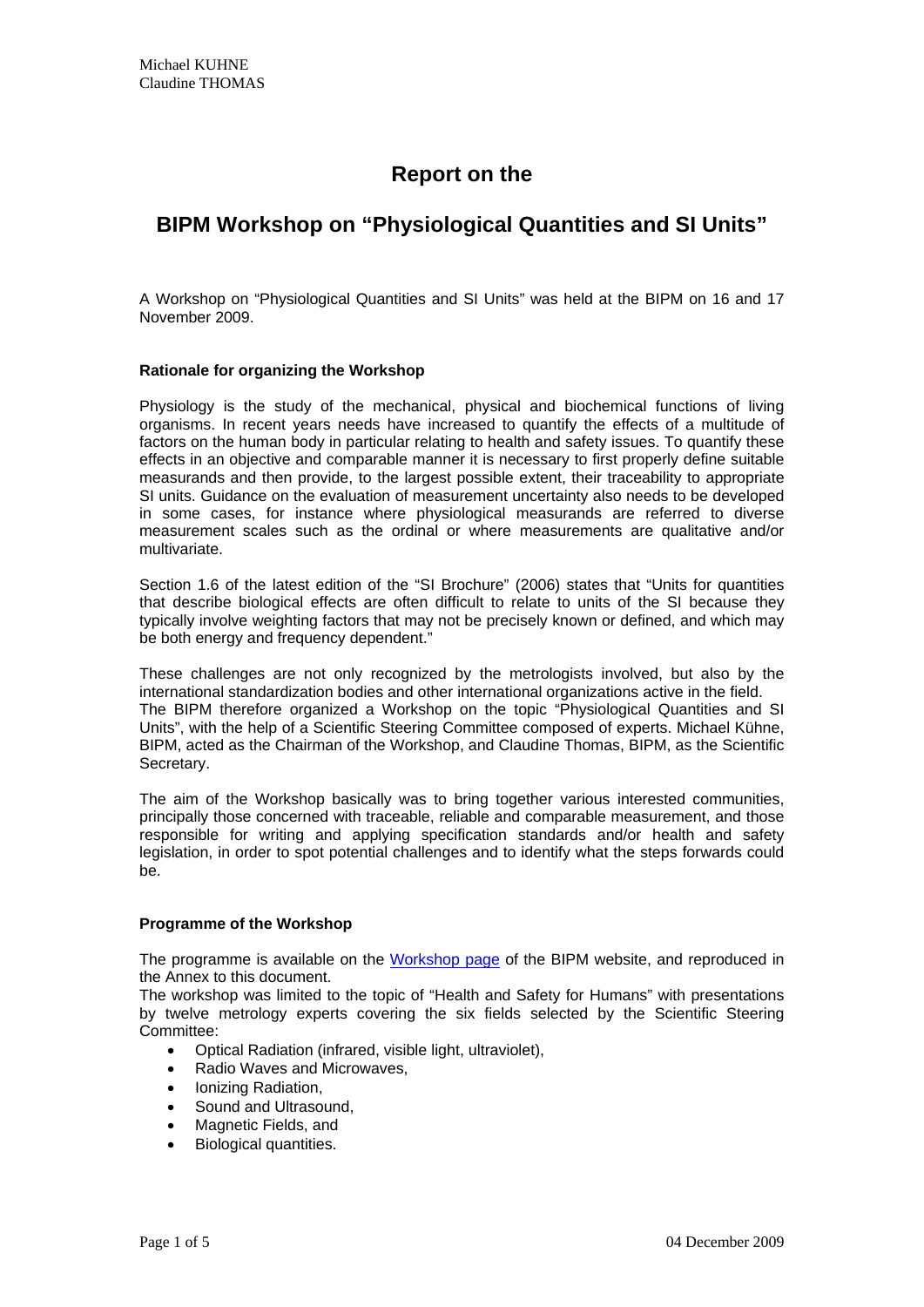In addition short presentations were given on the new ISO/IEC series 80003, the WHO international standards and units, and on the European "MINET" project dealing with measurement dependent on human perception and/or interpretation involving all five senses.

For each of the fields covered by presentations, time was spared for discussion using a skeleton of questions aimed at drawing up the state-of-the-art in the domain, further challenges, and the adequacy of the relationship between the world of metrology institutes and the world of standardization and regulation.

## **Attendance**

The Workshop gathered some 70 people from about 22 countries all over the world. Most of them are working in National Metrology Institutes (NMIs), and are also active in Technical Committees or Working Groups of International Committees, Institutions or Unions such as ISO, IEC, CIE, ICRU, IUPAC, IUPAP, etc (summarized in this report under the acronym "IGOs").

## **General observations by the Workshop participants**

- 1. There was a unanimous feeling of satisfaction with the presentations themselves, the answers the speakers and other experts provided to questions, and the field-specific as well as the general discussions. It appeared that progress is on-going in all of the areas approached at the Workshop.
- 2. The subject of "Physiological Quantities and SI Units" encompasses many different subjects in Physics, Chemistry and Biology that are or could be addressed inside NMIs and Institutes, and which may need written standards, vocabularies, documentation etc. that are or could be addressed inside dedicated IGOs such as ISO, CIE, etc. **The link between both should probably be done directly wherever possible between the relevant Consultative Committee (CC) of the CIPM or the relevant Joint Committee (for instance the JCTLM) and the relevant Technical Committee of the IGO (often being a member of the CC), field by field.**
- 3. At the time of the first meeting of the Scientific Steering Committee, the idea emerged to create a Working Group, which could be established as a joint group reporting to the JCGM and the CCU. After the Workshop, it became clear that such a new horizontal structure would mostly duplicate existing efforts and would not bring significant help in view of the diversity of subjects.
- 4. There is a strong feeling that **the individual CC Working Groups in charge of Strategic Planning should take on-board any new challenge related to physiological quantities in their domain of activities, and propose to their CC appropriate steps forward.** This mainly applies for the CCAUV, the CCPR, the CCEM and the CCRI. Invitation of additional IGOs to participate in CCs work could further evolve into new memberships.
- 5. The next edition of the SI Brochure should include more information on physiological quantities and SI units, through additional chapters or appendices or through an extension of the present Appendix 3. To accomplish this, the CCU will need inputs from the relevant CCs.
- 6. Presentations of the Workshop show that physiological quantities follow a general pattern, in which the challenge lies in developing an appropriate "action spectrum" [or "weighting function", "weighting factor", "model", etc.]. When this is established, the resulting quantity is generally expressed in SI units.
	- Each community designs its action spectra and models: this involves the relevant metrology community, often at the level of the appropriate CC, and international bodies which carry on standardization activities in the field (for example: collaborative development by the CCPR and the CIE of a new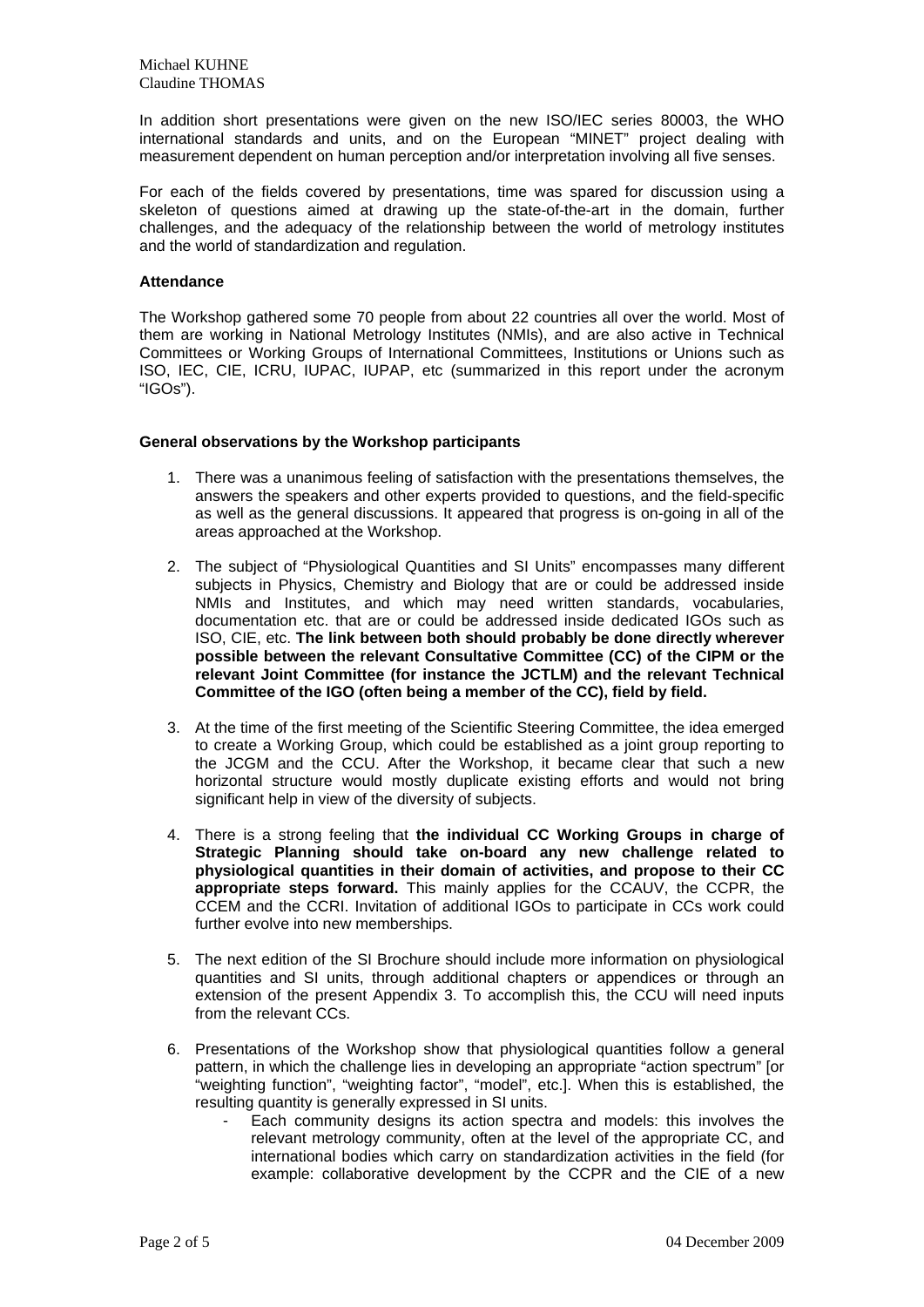model involving a global parametric weighting function for scotopic, mesopic and photopic vision).

- The uncertainty is generally not well established.
- Biological relevance and suitability are not always satisfactory.
- Psychophysical, mental and behavioural processes are known to affect significantly the human response to various stimuli, making an action spectrum highly variable in some cases.
- There are limitations in the application of the models, for instance to low level effects or in case of saturation effects, and there is certainly a case for model development, especially computer models.
- It could be worthwhile to establish a connection with the JCGM WG 1 as concerns modelling of "action spectra" and eventually to include appropriate guidance on this topic into the planned GUM supplement on modelling.
- 7. The potential for harmonization of terms was emphasised. Experts are also welcome to comment on the drafts for the six parts of ISO/IEC 80003, *Quantities and units used in physiology*, which will be circulated in 2010 [Such comments should preferably be sent through their National member bodies of ISO or IEC]. The JCGM WG 2 may have to consider the concept of "physiological quantity", which is not defined in the VIM 3rd Edition. The idea of splitting the SI into two classes, one for quantities in pure physics and another for quantities in physiology, was expressed, but not supported especially by the Optical Radiation community, at least for the time being.
- 8. Cooperation between different partners, with cross-representation in each field, is highly encouraged. The established collaborations CCPR/CIE, CCQM/JCTLM/WHO [specifically on the WHO International Standards and International Units], and CCRI/ICRU provide good examples. It is clear, however, that cooperation with and among biologists, radio-biologists, medical physicists (IFOM, EOMP), regulators and users is not yet always effective. Additional workshops and forums may be useful to increase awareness at the national, regional and international levels.
- 9. Though formal regulation and legislation exist in most of the fields, they may not be uniform throughout the world. Regulators should inform NMIs and IGOs on how best they could be involved. In an increasing number of regulatory fields, traditional physiologically-based regulations are now adding human factors such as cognitive ability, reflecting the fact that human responses need also to account for psychophysical, mental and behavioural processes.
- 10. Two cases where straight actions could be taken arose during the Workshop:
	- Contact should be established between the CCEM and the ICNIRP, the International Committee for Non-Ionizing Radiation Protection [The ICNIRP provides advice in this matter which is often taken onboard by regulatory bodies]. Effects induced by magnetic fields on the human body have not been considered in the framework of the CCEM: an appropriate action from the CCEM WG on Strategic Planning may be required;
	- It would be desirable that the Working Groups on Strategic Planning of the CCEM and of the CCPR consider the case of Radiation at frequencies at order Terahertz. This field may helpfully be tackled with through the creation of a joint group of the CCEM and the CCPR.

#### *Acknowledgments*

*Michael Kühne and Claudine Thomas are grateful to the membership of the Scientific Steering Committee (Bruno Chauvenet, LNE-LNHB, Pedro Espina, BIPM, Teresa Goodman, NPL, Yoshi Ohno, NIST, Jenny Pellaux, ISO, Leslie Pendrill, SP, Malcolm Sperrin, Royal Berkshire Hospital, UK, Emma Woolliams, NPL, Bajram Zeqiri, NPL) and additional experts (Jörn Stenger, PTB, CCU, IUPAP/SUNAMCO; Walter Bich, INRIM and JCGM WG 1; Alan Steele, NRC) for their involvement in the smoothed operation of the Workshop and for their help in drawing up conclusions.*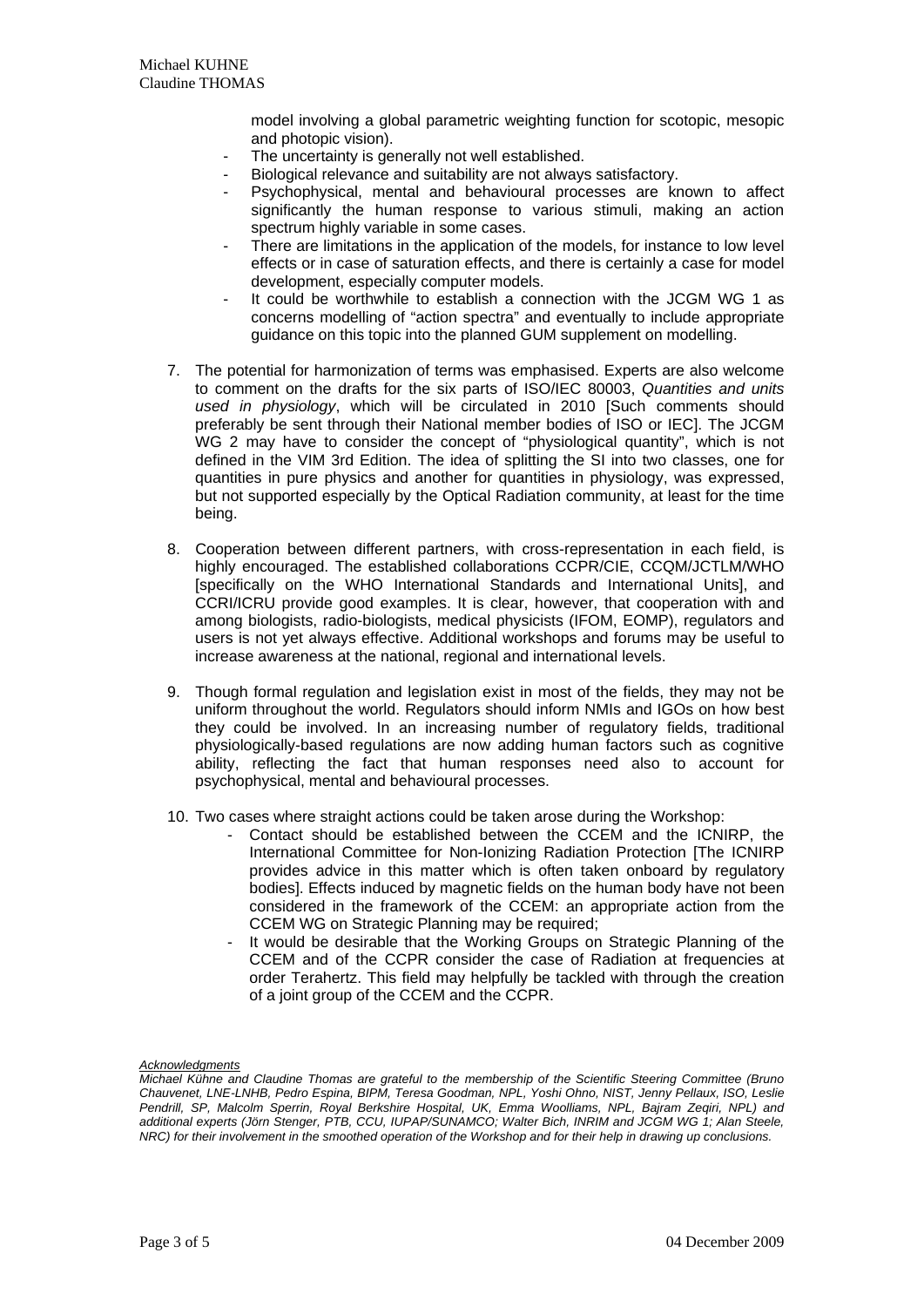# **Annex: Agenda/Programme of the Workshop**

## **16 November 2009**

| $09:00 - 09:10$ | Welcome<br>Prof. Andrew Wallard, Director, BIPM                            |
|-----------------|----------------------------------------------------------------------------|
| $09:10 - 09:30$ | Statements of the objectives<br>Prof. Michael Kühne, Deputy Director, BIPM |

## Session 1

Chair: Prof. Michael Kühne, BIPM Co-Chair: Ms Teresa Goodman, NPL

## 09:30 – 10:30 **Optical radiation (ultraviolet, visible light, infrared)**

- Introduction: Dr Yoshi Ohno, NIST
- Photobiological quantities, Dr Ann Webb, University of Manchester
- Perceptual responses to optical radiation, Ms Teresa Goodman, NPL
- Physiology-based colorimetry, Prof. Françoise Viénot, MNHN
- 10:30 11:00 Discussion on issues related to optical radiation
- *11:00 11:30 Coffee break*
- 11:30 12:15 **Radio waves and microwaves** Dr Benjamin Loader, NPL
	- Experimental dosimetry for mobile telecommunications and health (the UK MTHR programme)
	- SAR standards for traceable measurement of the specific absorption rate of energy
	- Legislation issues regarding electromagnetic fields (EMF) exposure
- 12:15 13:00 Discussion on issues related to radio- and micro- waves

Information on the new ISO/IEC series 80003, Prof. Anders Thor and Dr Paul Gérôme, ISO

*13:00 – 14:00 Lunch* 

Session 2 Chair: Prof. Michael Kühne, BIPM, Co-Chair: Prof. Malcolm Sperrin, Royal Berkshire Hospital, UK

14:00 – 14:45 **Ionizing radiation** Dr Penelope Allisy-Roberts, BIPM

- Radiation protection
- New quantities
- Nano-dosimetry
- 14:45 15:30 Discussion on issues related to ionizing radiation

Information on the European joint research projects "External beam cancer therapy" and "Increasing cancer treatment efficacy using 3D brachytherapy", Dr Hans-Michael Kramer, PTB

*15:30 – 16:00 Tea break*